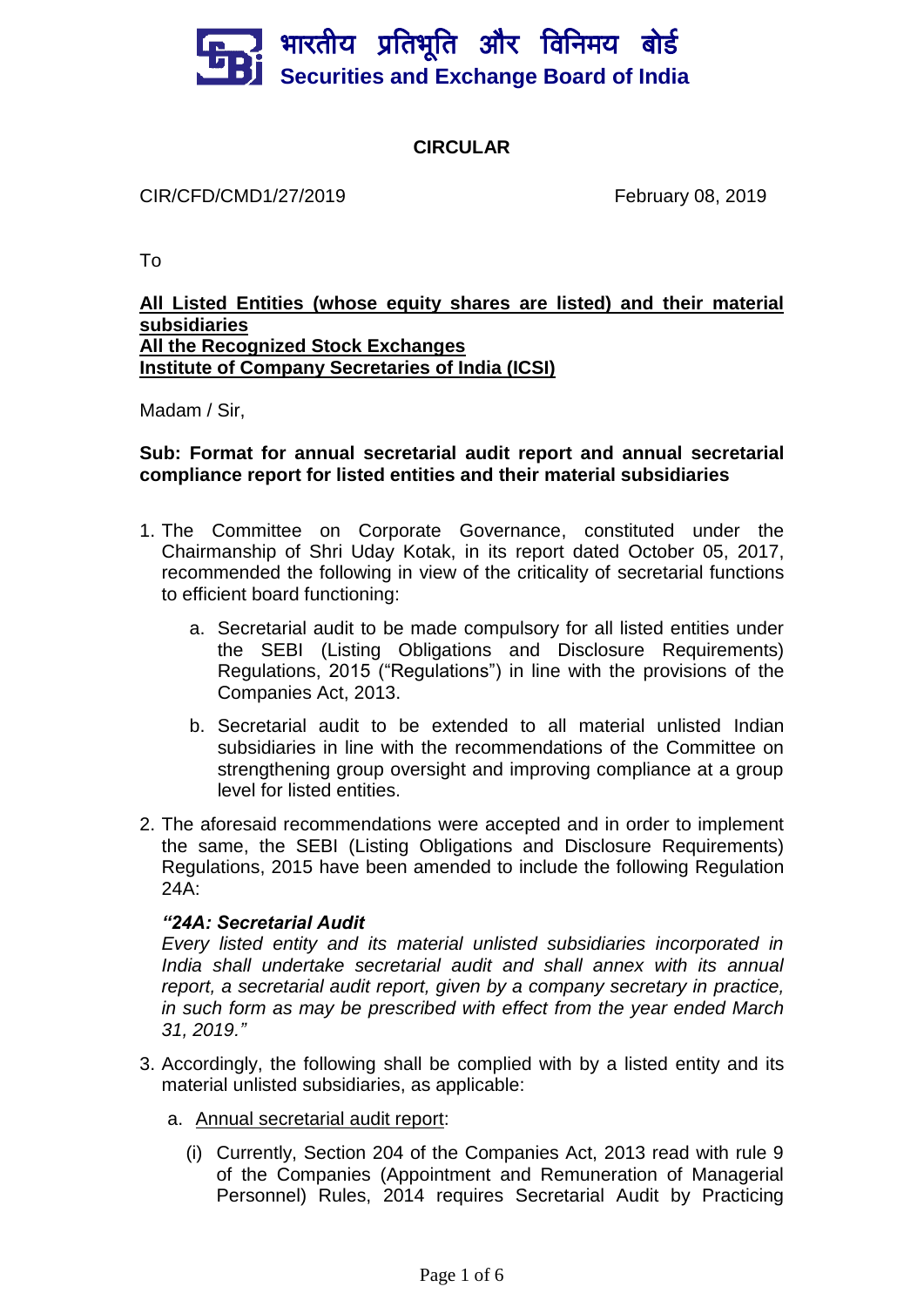## ँ भारतीय प्रतिभूति और विनिमय बोर्ड **Securities and Exchange Board of India**

Company Secretaries (PCS) for listed companies and certain unlisted companies above a certain threshold in From No. MR-3.

- (ii) In order to avoid duplication, the listed entity and its unlisted material subsidiaries shall continue to use the same Form No. MR-3 as required under Companies Act, 2013 and the rules made thereunder for the purpose of compliance with Regulation 24A of SEBI (Listing Obligations and Disclosure Requirements) Regulations, 2015 as well.
- b. Annual secretarial compliance report:
	- (i) While the annual secretarial audit shall cover a broad check on compliance with all laws applicable to the entity, listed entities shall additionally, on an annual basis, require a check by the PCS on compliance of all applicable SEBI Regulations and circulars/ guidelines issued thereunder, consequent to which, the PCS shall submit a report to the listed entity in the manner specified in this circular.
- (ii) The format for the annual secretarial compliance report is placed at **Annex-A.**
- (iii) The annual secretarial compliance report in the aforesaid format shall be submitted by the listed entity to the stock exchanges within 60 days of the end of the financial year.
- c. The listed entities and their material subsidiaries shall provide all such documents/information as may be sought by the PCS for the purpose of providing a certification under the Regulations and this circular.
- 4. ICSI may consider issuing a guidance note to Practising Company Secretaries to enable them to undertake certifications in accordance with the Regulations and this circular in letter and in spirit.
- 5. The Stock Exchanges are advised to bring the provisions of this circular to notice of the listed entities and also to disseminate on their websites.
- 6. This circular shall come into force as under:
	- a. With respect to the annual secretarial audit report, in the annual reports of the listed entities and the material unlisted subsidiaries from the financial year ended March 31, 2019 onwards.
	- b. With respect to the annual secretarial compliance report, applicable to listed entities, with effect from the financial year ended March 31, 2019 onwards.
- 7. The circular is issued in exercise of the powers conferred under sections 11 and 11A of the Securities and Exchange Board of India Act, 1992 read with Regulations 24A and 101 of SEBI (Listing Obligations and Disclosure Requirements) Regulations, 2015.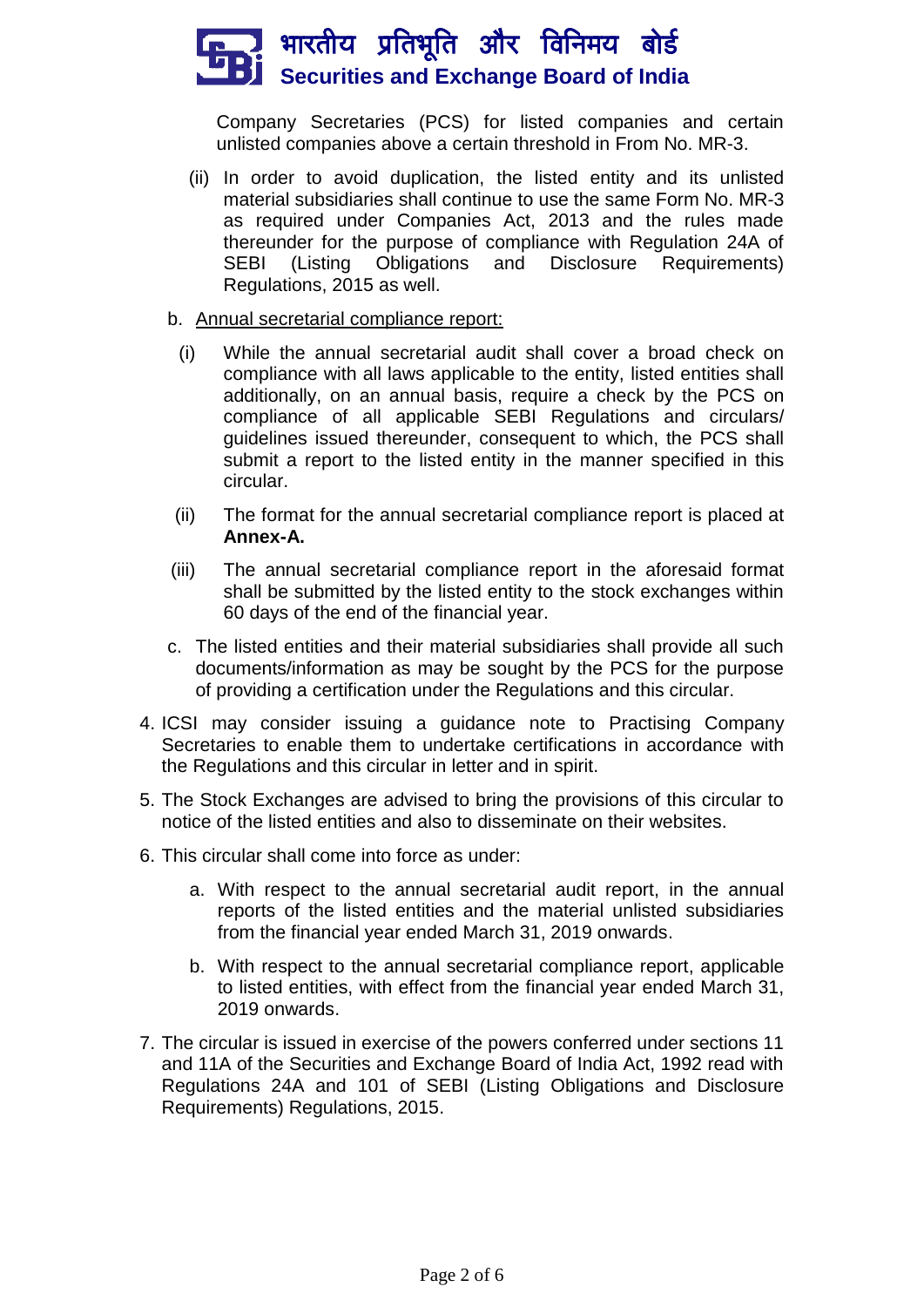## भारतीय प्रतिभूति और विनिमय बो**र्ड Securities and Exchange Board of India**

8. The circular is available on SEBI website at [www.sebi.gov.in](http://www.sebi.gov.in/) under the category 'Legal->Circulars'.

> **Pradeep Ramakrishnan Deputy General Manager Compliance and Monitoring Division-1 Corporation Finance Department +91-22-26449246 pradeepr@sebi.gov.in**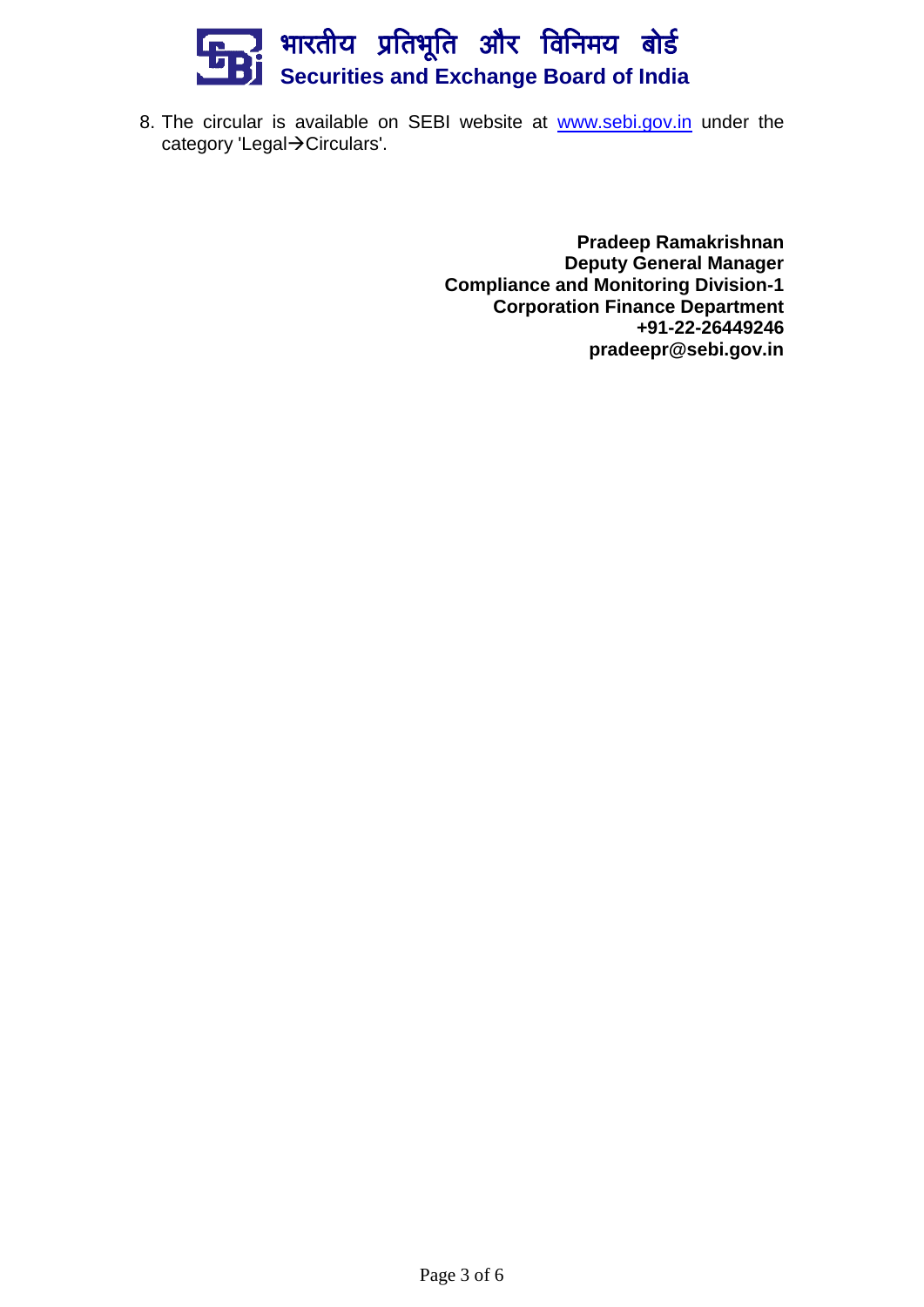

### **Annex-A**

#### *(On the letter head of the Practicing Company Secretary)* **Secretarial compliance report of [●]** *[Name of the listed entity]* **for the year ended \_\_\_\_\_\_\_\_**

I/We……………. have examined:

- (a) all the documents and records made available to us and explanation provided by [●] *[Name of the listed entity]* ("the listed entity"),
- (b) the filings/ submissions made by the listed entity to the stock exchanges,
- (c) website of the listed entity,
- (d) any other document/ filing, as may be relevant, which has been relied upon to make this certification,

for the year ended [●] ("Review Period") in respect of compliance with the provisions of :

- (a) the Securities and Exchange Board of India Act, 1992 ("SEBI Act") and the Regulations, circulars, guidelines issued thereunder; and
- (b) the Securities Contracts (Regulation) Act, 1956 ("SCRA"), rules made thereunder and the Regulations, circulars, guidelines issued thereunder by the Securities and Exchange Board of India ("SEBI");

The specific Regulations, whose provisions and the circulars/ guidelines issued thereunder, have been examined, include:-

- (a) Securities and Exchange Board of India (Listing Obligations and Disclosure Requirements) Regulations, 2015;
- (b) Securities and Exchange Board of India (Issue of Capital and Disclosure Requirements) Regulations, 2018;
- (c) Securities and Exchange Board of India (Substantial Acquisition of Shares and Takeovers) Regulations, 2011;
- (d) Securities and Exchange Board of India (Buyback of Securities) Regulations, 2018;
- (e) Securities and Exchange Board of India (Share Based Employee Benefits) Regulations, 2014;
- (f) Securities and Exchange Board of India (Issue and Listing of Debt Securities) Regulations, 2008;
- (g) Securities and Exchange Board of India(Issue and Listing of Non-Convertible and Redeemable Preference Shares) Regulations,2013;
- (h) Securities and Exchange Board of India (Prohibition of Insider Trading) Regulations, 2015;
- (i) …………(other regulations as applicable)

and circulars/ guidelines issued thereunder;

*(Note: The aforesaid list of Regulations is only illustrative. The list of all SEBI Regulations, as may be relevant and applicable to the listed entity for the review period, shall be added.)*

and based on the above examination, I/We hereby report that, during the Review Period: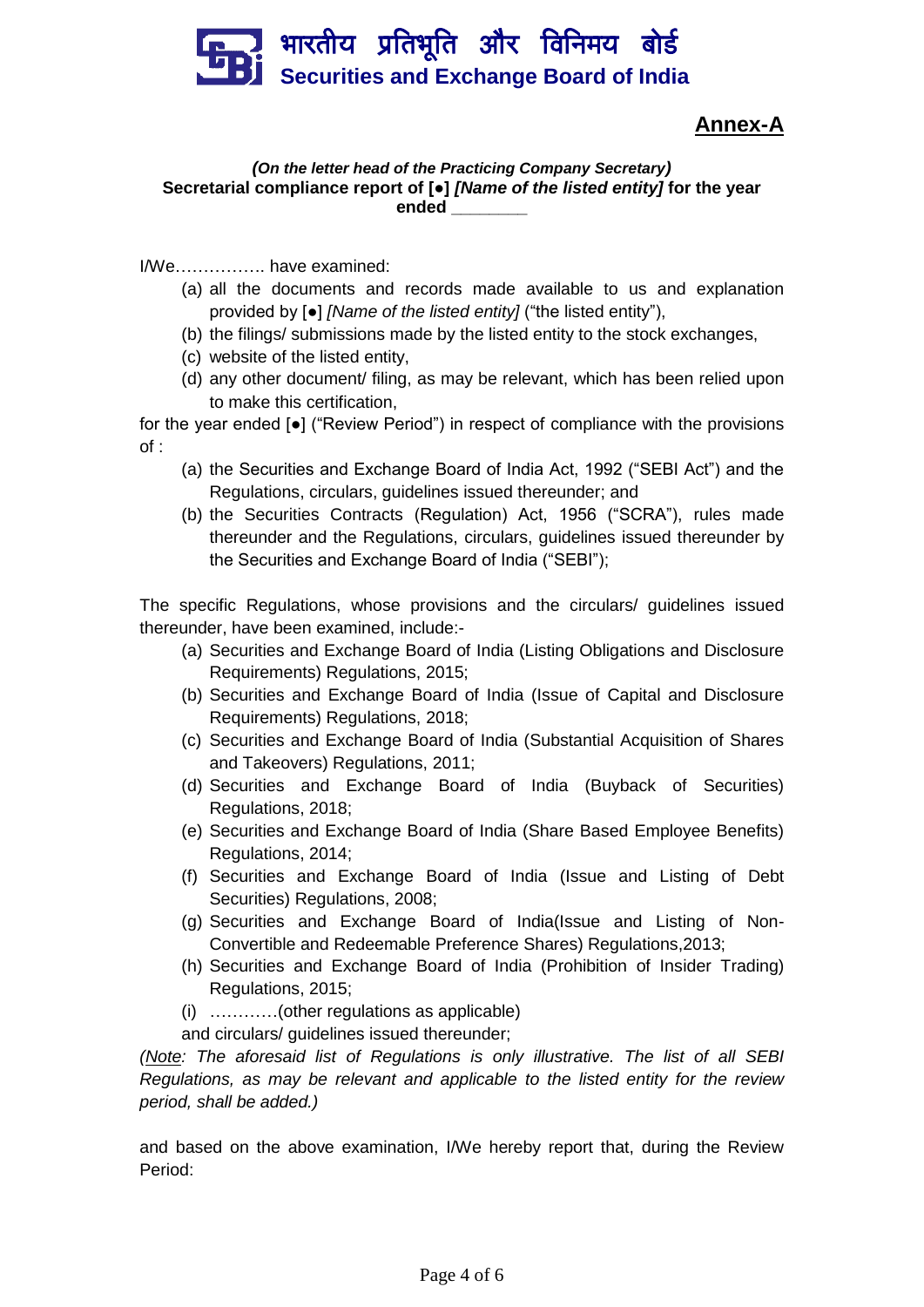

(a) The listed entity has complied with the provisions of the above Regulations and circulars/ guidelines issued thereunder, except in respect of matters specified below:-

| Sr.No | <b>Compliance Requirement</b><br>(Regulations/ circulars /<br>guidelines including specific<br>clause) | <b>Deviations</b> | <b>Observations/</b><br><b>Remarks of the</b><br><b>Practicing</b><br>Company<br><b>Secretary</b> |
|-------|--------------------------------------------------------------------------------------------------------|-------------------|---------------------------------------------------------------------------------------------------|
|       |                                                                                                        |                   |                                                                                                   |
|       |                                                                                                        |                   |                                                                                                   |

- (b) The listed entity has maintained proper records under the provisions of the above Regulations and circulars/ guidelines issued thereunder insofar as it appears from my/our examination of those records.
- (c) The following are the details of actions taken against the listed entity/ its promoters/ directors/ material subsidiaries either by SEBI or by Stock Exchanges (*including under the Standard Operating Procedures issued by SEBI through various circulars)* under the aforesaid Acts/ Regulations and circulars/ guidelines issued thereunder:

| Sr.<br>No. | Action taken by | Details of<br>violation | <b>Details of action</b><br>taken E.g. fines,<br>warning letter,<br>debarment, etc. | <b>Observations/</b><br>remarks of the<br><b>Practicing</b><br>Company<br>Secretary, if<br>any. |
|------------|-----------------|-------------------------|-------------------------------------------------------------------------------------|-------------------------------------------------------------------------------------------------|
|            |                 |                         |                                                                                     |                                                                                                 |
|            |                 |                         |                                                                                     |                                                                                                 |

(d) The listed entity has taken the following actions to comply with the observations made in previous reports:

| Sr.<br>No. | <b>Observations</b><br>of the<br><b>Practicing</b><br>Company<br>Secretary in<br>the previous<br>reports | <b>Observations made</b><br>in the secretarial<br>compliance report<br>for the year<br>ended<br>(The years are to<br>be mentioned) | <b>Actions taken</b><br>by the listed<br>entity, if any | <b>Comments of the</b><br><b>Practicing</b><br>Company<br>Secretary on the<br>actions taken by<br>the listed entity |
|------------|----------------------------------------------------------------------------------------------------------|------------------------------------------------------------------------------------------------------------------------------------|---------------------------------------------------------|---------------------------------------------------------------------------------------------------------------------|
|            |                                                                                                          |                                                                                                                                    |                                                         |                                                                                                                     |
|            |                                                                                                          |                                                                                                                                    |                                                         |                                                                                                                     |

*(Note:* 

*1. Provide the list of all the observations in the report for the previous year along with the actions taken by the listed entity on those observations.* 

*2. Add the list of all observations in the reports pertaining to the periods prior to the previous year in case the entity has not taken sufficient steps to address the concerns raised/ observations.*

*E.g. In the report for the year ended 31 st Mar, 2021, the PCS shall provide a list of:*